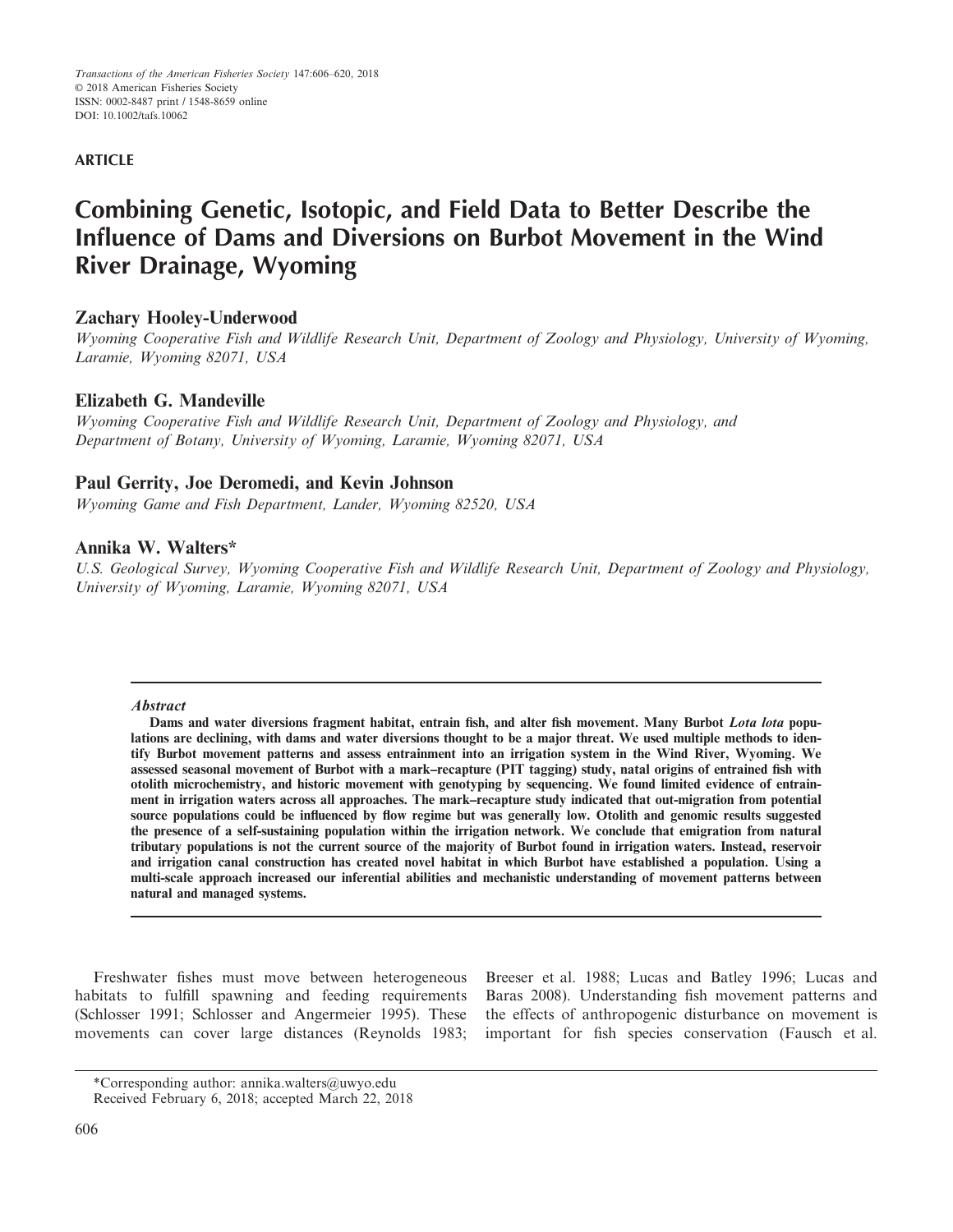2002; Albanese et al. 2004). The construction and use of dams and diversion structures constitute a major threat to aquatic ecosystems that can substantially alter fish movement (Dynesius and Nilsson 1994). Dams and water diversion structures can fragment habitat, block or alter fish movements, and entrap or entrain fish in diverted water, compromising connectivity and movement of individuals between populations (Nerass and Spruell 2001; King and O'Connor 2007; Pelicice et al. 2015).

Large dams are known to lead to large-scale declines in anadromous salmon reproduction due to blocked spawning migration routes (Kareiva et al. 2000). However, it is increasingly evident that small structures and water diversions can have population consequences for many fish species (Poff and Zimmerman 2010; Walters et al. 2014). Even small instream structures can limit the migrations of juvenile fish or of species that are small or weak swimmers (Ficke and Myrick 2009; Gardunio 2014). Likewise, juvenile fish and weak swimmers are unable to avoid high flow velocities associated with reservoir outlets and water diversion inlets, which often leads to high rates of loss from reservoirs and entrainment into diverted water (Grimaldo et al. 2009). Variations in anthropogenic factors (e.g., diverted water volume) and natural factors (e.g., fish proximity to outlet structures due to lake stratification or seasonal migrations in rivers) can result in highly variable losses over time, which can make identification of the extent of these issues a challenge using short-term sampling methods (Walburg 1971; Walters et al. 2012).

Burbot *Lota lota* are highly susceptible to the effects of dams and water diversions (Paragamian et al. 2005; Hubert et al. 2008). The construction of dams is one of the main reasons cited for declines of Burbot (Stapanian et al. 2010). Burbot are weak swimmers and poor jumpers and have a passive larval drift phase, making them unable to cope with both high flow releases and small anthropogenic barriers, such as culverts and diversion dams (Stapanian et al. 2010; Gardunio 2014). As a result, in systems with dams, water diversions, and other barriers, Burbot spawning migrations can be blocked, and entrainment of Burbot into diverted water could result in high rates of mortality and significant population reductions.

The Wind River drainage, Wyoming, contains the southwestern-most North American native population of Burbot. The Burbot is the native apex predator in many of the region's waters, is a popular sport and food fish, and is culturally significant to the Eastern Shoshone and Northern Arapaho American Indian Tribes. Though the drainage has seen relatively little disturbance, water development (primarily for agricultural irrigation) is suspected to be contributing to Burbot declines (Hubert et al. 2008). During the first three decades of the 20th century, natural lakes on tributaries to the Wind River were augmented with dams, and a large diversion was built on the Wind River to store and supply irrigation water to the region. Burbot have been found entrained at high densities within some of these irrigation canals. High flow releases from dam-augmented natural lakes are suspected of flushing Burbot out of lakes, making them susceptible to entrainment into the irrigation network (Hubert et al. 2008).

Our research objectives were to (1) evaluate whether fish out-migration from a dam-augmented lake is related to high flow releases from the dam; (2) determine the origin of Burbot entrained in the irrigation network; and (3) compare current movement patterns to historical movement patterns as inferred from genetic population structure. We hypothesized that Burbot entrainment into irrigation waters was linked with Burbot out-migration from the closest dam-augmented lake (Bull Lake) during high flow releases. We expected to see increased seasonal fish movement during high-flow events, and we expected that the natal and genetic origins of fish entrained in the irrigation network would primarily correspond to Bull Lake. We used three complementary approaches that assessed movement at different time scales to address our objectives. We conducted a mark–recapture (PIT tagging) study (Dunnigan and Cameron 2008) to examine how seasonal out-migration from lakes is affected by the flow regime; we examined natal origins of entrained Burbot by using otolith strontium isotope analysis (Thorrold et al. 2001); and we evaluated historic movement using high-resolution genomic data for Burbot throughout the drainage (Fontaine et al. 1997; Dunham and Rieman 1999). Given the paucity of studies that combine all three of these approaches, we compare the financial and material inputs required for each method and discuss the varying insights provided by each approach independently and collectively.

#### **METHODS**

*Study area.—* Burbot are found within the Wind River basin in lakes on tributaries that descend from the Wind River Mountains to the main stem of the Wind River; they are also found in diverted irrigation waters (Figure 1). The tributary lakes were formed by glaciation during the Bull Lake and Pinedale glaciations of the Quaternary Ice Age. Missourian-lineage Burbot most likely colonized these lakes sometime after the recession of the Bull Lake and Pinedale glaciations (21,000 years ago), and stable populations now exist within Torrey, Ring, and Trail lakes on Torrey Creek; Upper Dinwoody and Lower Dinwoody lakes on Dinwoody Creek; and Bull Lake on Bull Lake Creek (Abrahamse 2008; Hubert et al. 2008).

Burbot movements in the basin are limited by a variety of natural and anthropogenic barriers. Burbot are able to move downstream out of tributary lakes and into the Wind River and irrigation waters, but movement upstream into the lakes or out of the irrigation waters is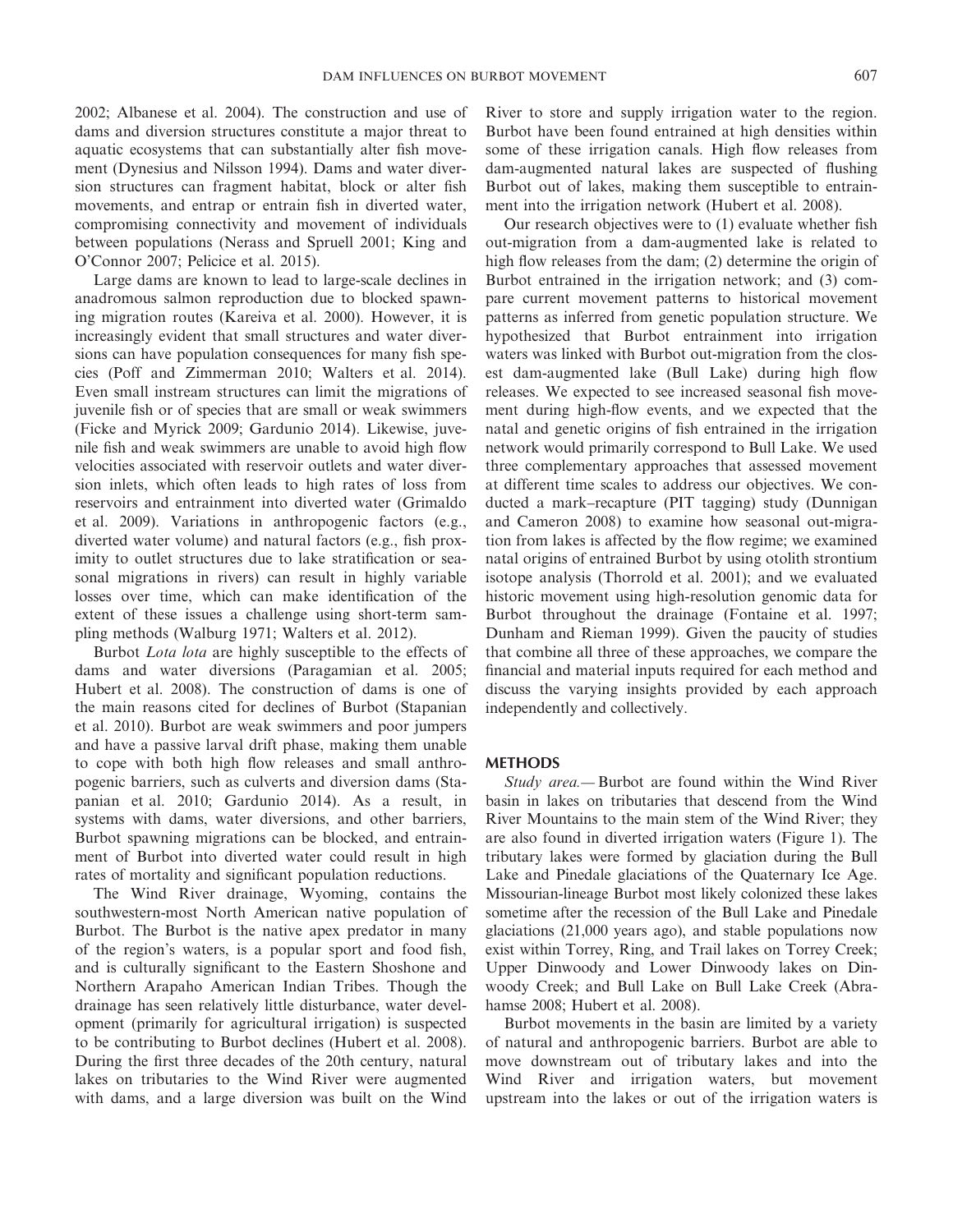

FIGURE 1. Map of water development in the upper Wind River drainage, Wyoming, USA. Asterisks following water body names denote irrigation waters where entrained Burbot have been found; superscript letters indicate potential source population groups of Burbot. The inset figure identifies the location of the Wind River drainage within Wyoming.

highly unlikely due to numerous natural and man-made barriers. Torrey Creek populations are likely isolated from immigration by a step series of cascades below Torrey Lake, but Burbot can move between Torrey, Ring, and Trail lakes (Hubert et al. 2008). There are no complete barriers between Upper Dinwoody and Lower Dinwoody lakes, but these populations are mostly isolated from immigration from the Wind River by a 2-m-high dam (fish can move up through the dam when the gates are fully open) on the outlet of Lower Dinwoody Lake. There are also short, steep river sections, which may have historically prevented Burbot movement into the system (Hubert et al. 2008). Historically, upstream movement in Bull Lake Creek was possible, but Bull Lake Creek was dammed in 1938 to expand Bull Lake, and the dam now acts as a complete barrier to movement into the lake (Hubert et al. 2008). In addition, operations of this dam are believed to negatively affect Burbot recruitment through loss of spawning habitat due to winter drawdowns and forced out-migration of primarily age-0 Burbot during large summer irrigation releases (Bergersen et al. 1993). The outlet is believed to be within habitat and at a depth range used by age-0 Burbot, and the water velocity generated during large releases may be inescapable to these fish.

Burbot can enter the irrigation system via the Wind River Diversion Dam (constructed in 1923), located several miles downstream from the confluence with Bull Lake Creek (Figure 1). From this diversion, the Wyoming Canal transports water to agricultural users as well as to Pilot Butte Reservoir (constructed in 1926). The Pilot Butte Canal transports water from the reservoir to irrigators. At times, Burbot can be found in all three irrigation waters (Pilot Butte Reservoir, Wyoming Canal, and Pilot Butte Canal), but both canals are unused during winter and go dry during that time. Pilot Butte Reservoir holds a moderate Burbot population year-round, but recruitment is thought to be limited due to a lack of deep winter habitat. Burbot are found at high densities  $(>1.3$  Burbot/m<sup>3</sup>) in Pilot Butte Canal directly below Pilot Butte Reservoir. It was believed that recruitment in all irrigation waters was maintained by immigration from natural waters.

Burbot are scarce in the Wind River itself, with only one having been found during extensive sampling prior to this project (Bergstedt and Bergersen 1992). Therefore, it is thought that the Wind River is primarily a conduit for out-migrants from the tributary populations and that there are few resident Wind River Burbot. The Wind River is braided and flows over mostly small to large gravel and small cobble between the confluences of Torrey and Bull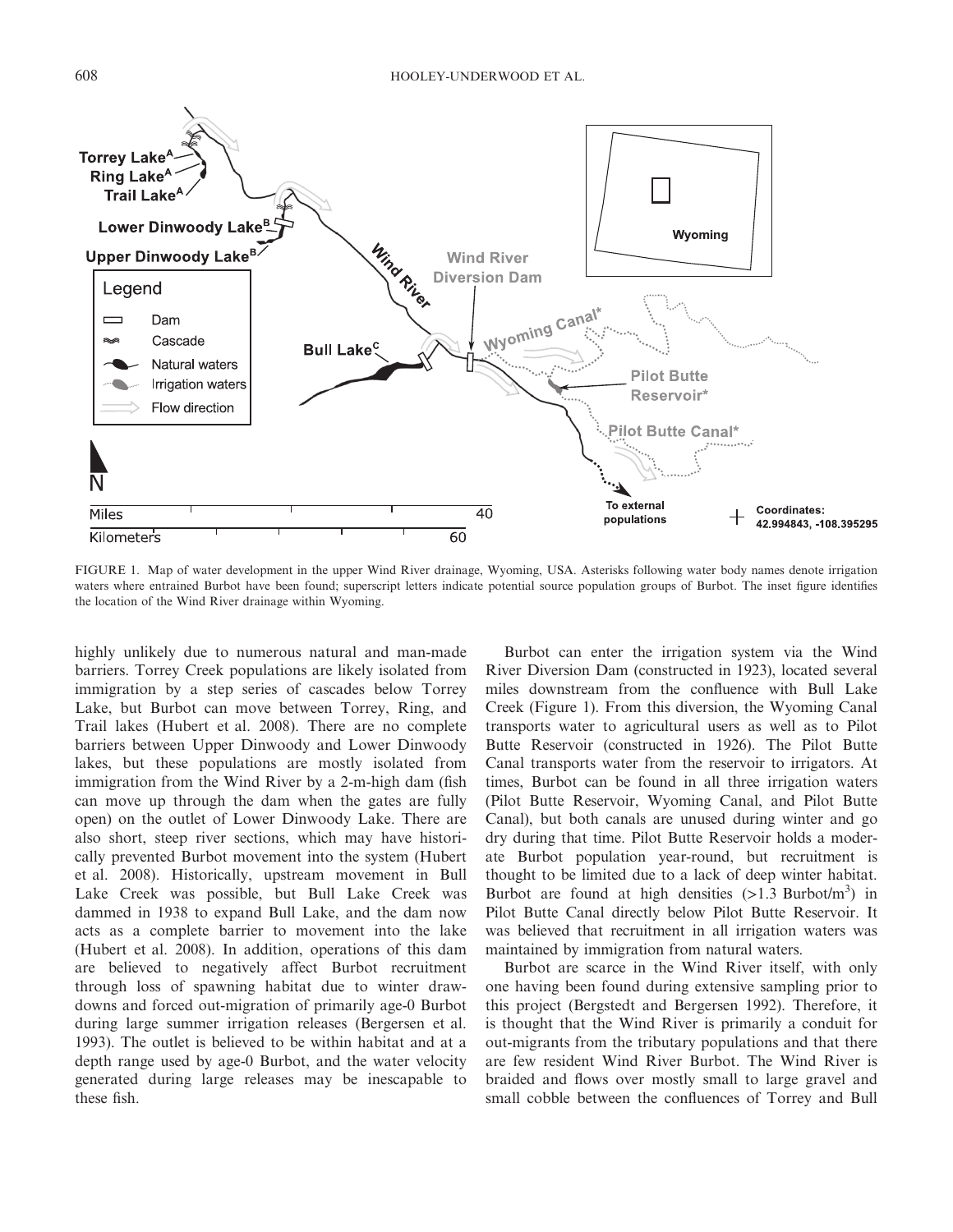Lake creeks. Transportation rates of sediment and woody debris are high within the system, resulting in a scarcity of complex habitats suited to Burbot. Several other small entrainment hazards exist on the Wind River and its tributaries, but it is not believed that there are other anthropogenic barriers to upstream movement.

*Out-migration mark–recapture study.—* To examine Burbot out-migration from Bull Lake and identify whether out-migration was related to flow regime, we conducted a mark–recapture survey during 2 years (2013 and 2014). We sampled out-migrating Burbot with large and small trap nets (H. Christiansen Net Co., Duluth, Minnesota) that had rectangular box openings, wings off the sides of the openings, and a series of funneled hoops leading to the cod end. The large nets had 1.91-cm mesh,  $1.22 \times 1.83$ -m openings, and  $1.22 \times 7.62$ -m wings; the small nets had 0.32-cm mesh, 0.69- $\times$  0.99-m openings, and 0.69- $\times$  3.81m wings. We anchored nets with t-posts with the wings angled upstream at an angle that produced total opening widths of 12.50 and 7.01 m for the large and small nets, respectively.

We selected three trap-netting sites on Bull Lake Creek: 140, 500, and 830 m below Bull Lake Dam. Up to 44% of the channel width was blocked (up to three large nets and three small nets). We set nets (three nights on, three nights off) from May 16 to August 21, 2013. We conducted two additional three-night net sets, one starting September 14 and one starting November 8, 2013. During 2014, trapnetting in Bull Lake Creek was conducted continuously from May 14 to August 19 (Table 1).

*Burbot processing and tagging.—* Captured Burbot were weighed, measured, and checked for a PIT tag by using a DataTracer FDX/HDX reader (Oregon RFID, Portland, Oregon). All untagged Burbot over 50 mm TL were given an 8-mm, full-duplex PIT tag (Oregon RFID). To mark Burbot under 50 mm, we removed the left pelvic fin. We anesthetized Burbot with Aqui-S 20E (Aquatactics, Kirkland, Washington) before fin clipping or PIT tagging. We injected PIT tags into the body cavity ventrally just ahead of the vent by using an Oregon RFID injector needle and syringe. We packed injection wounds with a 50/50 mixture of antibiotic ointment and denture fixative to prevent infection. Burbot were then allowed to return to a fully active state in live-pens before release directly downstream from their individual capture sites.

We placed a water temperature logger (Onset Hobo U20-001-01; Onset Computer Corp., Bourne, Massachusetts) in Bull Lake Creek. Flow data were obtained from U.S. Geological Survey gauging station 06225000. In 2014, we used a Hach flow meter (Model FH950.0; Hach Company, Loveland, Colorado) and a top-set wading rod to take water depth and velocity measurements at the opening of each trap net at the beginning and end of each sampling day.

We calculated CPUE as fish per net-hour for each day of sampling. Because catch rates could be highly influenced by flow, we also calculated a volume-standardized catch rate in 2014 by estimating the number of Burbot (all ages) caught per cubic meter of water sampled per day as well as the number of age-0 Burbot caught per cubic meter per day. We created length frequency histograms and compared size distributions between years by using a *t*-test. We used linear regression to identify statistical relationships between flow or temperature and CPUE (both years) or volume-standardized Burbot and age-0 Burbot catch rates (2014 only). We included year as a random effect in the CPUE versus flow and temperature models. All analyses were conducted in R (R Core Team 2014).

*Otolith strontium study.—* We used otolith strontium isotope ratios  $({}^{87}Sr/{}^{86}Sr)$  to identify natal origins of individual Burbot collected from within the irrigation network. Otolith strontium isotope ratios are widely used to track the movements of individual fish because strontium isotopes are incorporated into otoliths in direct proportion to ambient water, and strontium substitutes for calcium in otolith formation (Thorrold et al. 1998; Bath et al. 2000; Kennedy et al. 2002).

Water strontium isotope ratios reflect the strontium isotope ratios of the bedrock underlying the water body and are highly stable over seasons and years (Kennedy et al. 2000, 2002). We collected one water sample from all potential source population waters (Bull, Torrey, Ring, Trail, Upper Dinwoody, and Lower Dinwoody lakes) and the Wyoming Canal, Pilot Butte Reservoir, upper Wind River (~1 km upstream from the Dinwoody Creek confluence), and lower Wind River (immediately above the Wind River

TABLE 1. Bull Lake Creek trap-netting results. Net-hours are the total hours for which all nets were in place during the sampling season. Age-0 Burbot were individuals under 100 mm. The CPUE is the number of Burbot per net-hour for each day. Standardized catch rate is the number of Burbot caught per volume of water sampled each day (calculated for 2014 only).

| Year | Net-hours |        | Burbot captured |    |                                                       | <b>CPUE</b> |              | Standardized catch rate |                       |
|------|-----------|--------|-----------------|----|-------------------------------------------------------|-------------|--------------|-------------------------|-----------------------|
|      | Small net |        |                 |    | Large net Small net Large net Age $0 \frac{(\%)}{\ }$ |             | Mean Maximum | All                     | Age $0$               |
| 2013 | 20,464    | 20,464 | 14              | 15 |                                                       | 0.004       | 0.031        |                         |                       |
| 2014 | 11.371    | 9.313  | 44              | 10 | 87                                                    | 0.008       | 0.156        | $5.66 \times 10^{-9}$   | $1.27 \times 10^{-7}$ |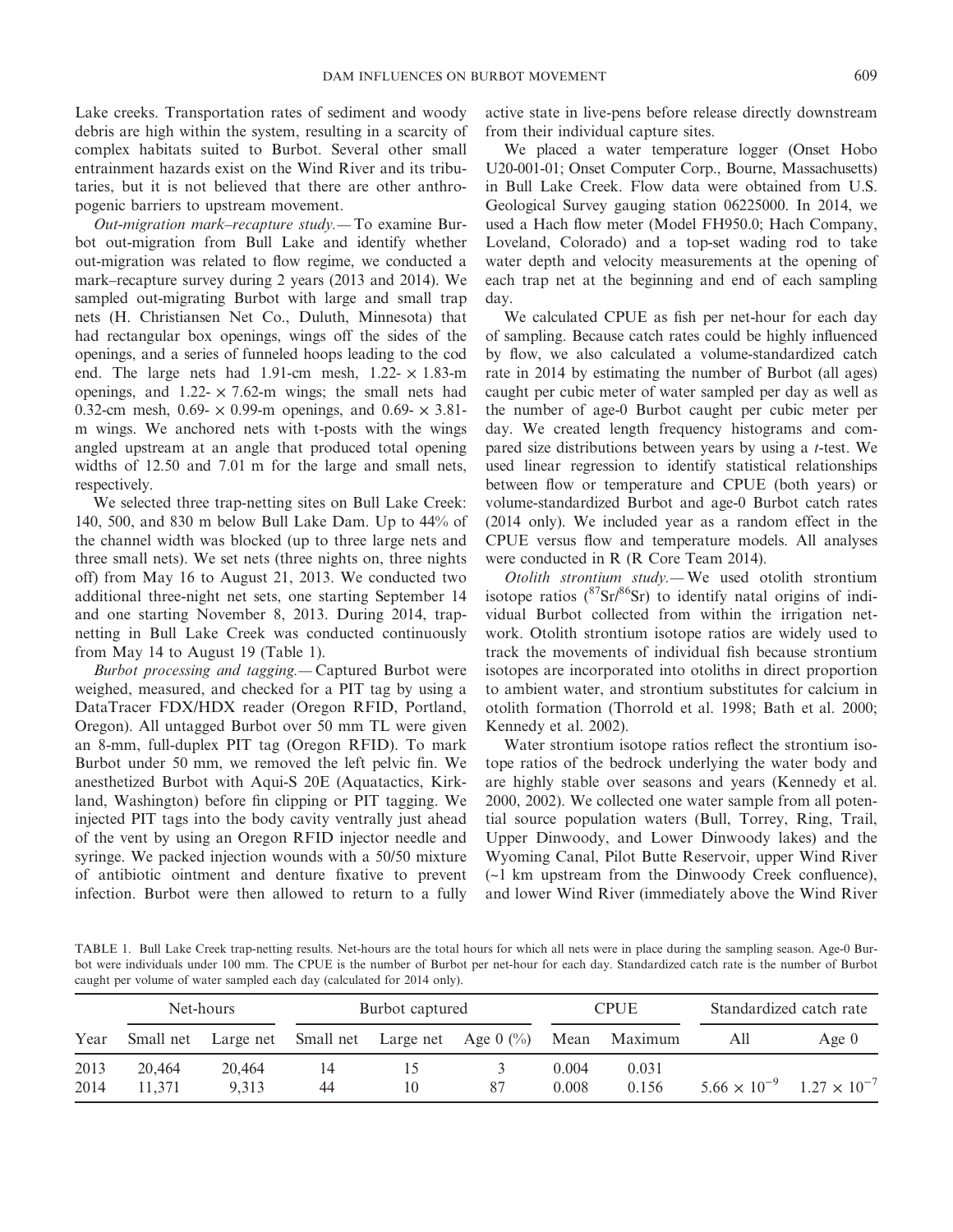Diversion Dam) on October 17, 2015. Within 48 h of collection, samples were filtered through a 0.45-μm, sterile syringe filter and were refrigerated until analysis for  ${}^{87}Sr/{}^{86}Sr$ ratios at the Inductively Coupled Plasma Mass Spectrometry Laboratory, Department of Geology and Geophysics, University of Utah, following methods outlined by Brennan et al. (2015). We used a multi-collector (MC) inductively coupled plasma (ICP) mass spectrometer (MS; high-resolution NEPTUNE, Thermo Scientific, Bremen, Germany) and the University of Utah's introduction system to purify strontium for  ${}^{87}Sr/{}^{86}Sr$  ratio analysis of aqueous solutions. Using these methods, Brennan et al. (2015) found the longterm replicability of the NIST (National Institute of Standards and Technology) SRM987 standard  $({}^{87}\text{Sr}/{}^{86}\text{Sr} \pm 95\%$ confidence interval =  $0.71034 \pm 0.00026$ ; [www.nist.gov\)](http://www.nist.gov) to be  ${}^{87}Sr/{}^{86}Sr$  ( $\pm 2$  SDs) = 0.71030  $\pm$  0.00004. During the water sample analysis reported here, the weighted daily average of the NIST SRM987 ratio was  $0.71029 \pm$ 0.000033 ( $\pm 2$  SDs; *n* = 5).

For assignment analysis, we used a nominal assignment approach in which we defined a set of candidate geographic locations of origin, and fish were assigned to the location most consistent with their otolith natal region's <sup>87</sup>Sr/<sup>86</sup>Sr ratio (Wunder 2012). We chose this approach over more recent model-based approaches that create a strontium isoscape with values for all possible geographic locations (Brennan et al. 2016) because our study was focused on distinguishing between a set number of locations (individual tributary lakes and the Wind River). We created strontium isotope groups on the basis of similarity in  $87\text{Sr}/86\text{Sr}$  ratios and geographic patterns (Brennan et al. 2015). Upper Dinwoody Lake  $({}^{87}Sr/{}^{86}Sr = 0.72344)$  and Bull Lake (0.71729) were their own groups; Lower Dinwoody (0.72992), Torrey (0.73066), Ring (0.73006), and Trail (0.72997) lakes were averaged into a Torrey/Lower Dinwoody group; and the upper Wind River (0.71061), lower Wind River (0.71179), Pilot Butte Reservoir (0.71242), and Wyoming Canal (0.71181) were averaged into a Wind River group. Strontium isotopic signatures among the Torrey, Ring, Trail, and Lower Dinwoody lakes were likely indistinguishable due to similar underlying granitic bedrock. Upper Dinwoody Lake may have had a different strontium signature than Lower Dinwoody Lake due its smaller volume (i.e., short residence time) and higher levels of foreign sediment deposition from a headwater glacier. All strontium isotope groups differed from one another by at least 0.0048, and all sites within each group did not differ by more than 0.0018.

We acquired Burbot otoliths from potential source populations in Bull  $(n = 5)$ , Torrey  $(n = 3)$ , Upper Dinwoody  $(n = 5)$ , and Lower Dinwoody  $(n = 4)$  lakes and from unknown-origin fish in the Wind River  $(n = 2)$  and the irrigation network waters (Pilot Butte Reservoir, *n* = 12; Pilot Butte Canal,  $n = 37$ ; Wyoming Canal,  $n = 18$ ). The

Wyoming Game and Fish Department and the U.S. Fish and Wildlife Service collected all Burbot from the Torrey Creek, Dinwoody Creek, and Bull Lake Creek drainages, as well as from Pilot Butte Reservoir, during other sampling projects between April 2013 and October 2014. We collected Burbot from the Wyoming and Pilot Butte canals using backpack or bank electrofishing immediately after the canal systems were shut down at the end of irrigation seasons (late September). We were unable to find any Burbot in the Wyoming Canal during fall 2013 despite extensive effort (>9 h of electrofishing), but we collected 18 Burbot during fall 2014 with minimal effort (<3 h of electrofishing). We sampled for Burbot throughout the 48 km of the Wind River that contained likely Burbot habitat (i.e., between the Dinwoody Creek confluence and the Wind River Diversion Dam) by using raft electrofishing during the fall in 2013 and 2014 when water was low and clear, offering the best sampling conditions. Due to the scarcity of Burbot in the river, we sampled several reaches within the total 48 km multiple times. We collected otoliths from both juvenile and adult unknown-source Burbot, but all source-population Burbot were adults.

Burbot were kept frozen until otoliths were extracted in the laboratory. We removed both sagittal otoliths, but we used the left otolith for analyses unless it was damaged or lost. Otoliths were handled only with gloves and plastic forceps. After extraction, we cleaned the otoliths, sonicated each one in MilliQ water for 3 min, and embedded them in Epofix two-part embedding resin (Electron Microscopy Supplies, Hatfield, Pennsylvania). We then transversely sectioned the embedded otoliths using a low-speed saw and two diamond-metal bonded wafering blades separated by a 1-mm-thick plastic disk. We ground the otolith sections using 2,000-grit sandpaper to a thickness less than 0.8 mm wherein the entire core surface was exposed. Otoliths were then polished with aluminum oxide grit polishing paper, decreasing in thickness to  $1 \mu m$ . We mounted the otoliths on glass slides using a small amount of cyanoacrylate adhesive. Immediately before isotopic analysis, the slide-mounted otoliths were sonicated for 5 min in MilliQ water.

We measured strontium isotope ratios ( $87\text{Sr}/86\text{Sr}$ ) within the otolith core by using laser ablation with a 193-nm excimer laser and the high-resolution Neptune MC-ICP-MS at the Inductively Coupled Plasma Mass Spectrometry Laboratory, University of Utah. We ablated nonlinear paths placed to avoid any nonnatal structure. Ablation paths were set within the light-colored core surrounding the primordia, staying inside of the first darker colored daily growth increments (Wright et al. 2002). The paths were curved in order to ablate enough material within this small area, and care was taken to ensure that the path did not intersect itself. We were not concerned with avoiding pre-hatch maternal influences, as barriers prevented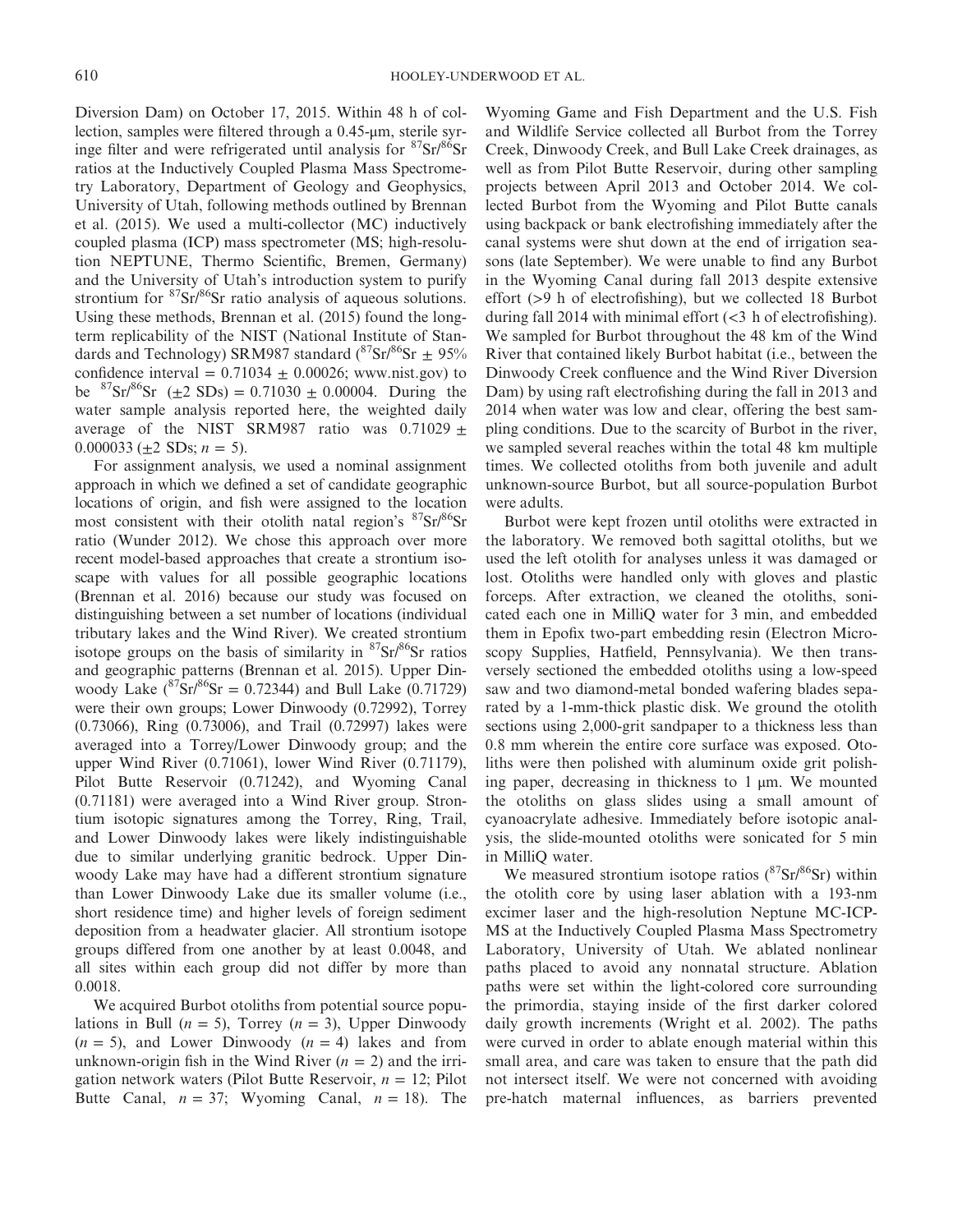parents from different populations from entering any of the source populations. Our ablation settings were modeled after those of Brennan et al. (2015). We used a 53.1 μm-diameter circle, a pulse rate of 10 Hz, a scan rate of 2 μm/s, and a laser energy of 45%. We set transects within the core for a length equal to 190 cycles. We pre-measured transect background intensities (*V*) of each isotope for 120 cycles by using the mean as a blank correction during the run. To determine the accuracy of the laser ablation runs, we ablated six to twelve 190-cycle transects of a modern marine shell before each set of 6–10 otolith transects. If shell  ${}^{87}Sr/{}^{86}Sr$  ratio means were not similar to the global marine value (0.70918  $\pm$  0.00006), the Neptune MC-ICP-MS was re-tuned and shell samples were re-run before continuing with ablations.

We assigned all fish to a population or group of populations by using our strontium isotope groups as the candidate geographic locations of origin with discriminant analysis via the equation

$$
P(l|i) = \frac{P(i|l)}{\sum_{l=1}^{L} P(i|l)}
$$

*:*

The probability that location *l* (given fish isotope value *i*) is the natal origin is equal to the probability density of isotope value *i* given location *l*, divided by the sum of the probability densities for all potential locations (Wunder 2012). We assumed that the sampling distribution was a normal distribution for each geographic location, with the mean being the water  $87\text{Sr}/86\text{Sr}$  ratio of the site group. We set the SD at 0.0035, which is the highest calculated SD for  $87\text{Sr}/86\text{Sr}$ ratios of fish from a capture location (Torrey Lake,  $SD = 0.0010$ ; Bull Lake,  $SD = 0.0014$ ; Dinwoody lakes,  $SD = 0.0035$ ). This is likely highly conservative, as the Dinwoody lakes fish were unusual in their high level of variation. We assumed that the prior probability distribution was uniform over the set of locations. Fish were assigned to the location that had the highest posterior probability. We ran the model with alternative SD values and found that assignment was consistent.

*Genotyping-by-sequencing study.—* We used genomic analysis to assess Burbot population structure, which provided insight into historical movement patterns and connectivity of populations. We took tissue samples for genetic analysis (fin clips) from Burbot collected for the otolith study. In addition, we included Burbot collected by the Wyoming Game and Fish Department and the U.S. Fish and Wildlife Service between 2011 and 2013 during routine trammel-net sampling. Our goal was to sample at least 30 Burbot from each location, but scarcity of Burbot at some sites limited our sampling. We took genetic samples from fish in potential source populations within Torrey ( $n = 37$ ), Ring  $(n = 13)$ , Trail  $(n = 25)$ , Upper Dinwoody  $(n = 41)$ , Lower Dinwoody  $(n = 17)$ , and Bull  $(n = 35)$  lakes. We also collected additional genetic samples from fish of unknown origin in Pilot Butte Reservoir (*n* = 43) and Pilot Butte Canal  $(n = 80)$ . Fin clips from all individuals were stored in ethanol until used for DNA extraction.

We extracted DNA and prepared genomic libraries for all individuals as described by Underwood et al. (2016; the library preparation method was originally described by Parchman et al. 2012). Individuals represented in genomic libraries included those from the Underwood et al. (2016) study, with the addition of Pilot Butte Reservoir, Pilot Butte Canal, and Wyoming Canal. Genomic libraries were sequenced at the Genome Sequencing and Analysis Facility, University of Texas, on the Illumina Hiseq 2500 platform, resulting in 100 base-pair, single-end DNA sequences ("reads").

We obtained 182,798,394 reads that passed contaminant filtering and matched to a barcoded individual. Because no reference genome was available for Burbot, we used "smng*"* (SeqMan NGen; DNAstar) to conduct a de novo assembly of 25 million sequences to create an artificial reference genome of 53,789 contigs. We then used "bwa" (Li and Durbin 2009) to assemble all short-sequence reads to the reference genome. We excluded individuals with less than 2,000 assembled reads from further analysis.

We identified 17,863 single-nucleotide variants using "samtools" and "bcftools" (Li and Durbin 2009). We only used variant sites where at least 50% of all individuals had at least one read at that site. We also restricted sites to those single-nucleotide polymorphisms (SNPs) with minor allele frequencies greater than 1%. To ensure independence of loci, we randomly selected one site per contig. We retained 8,875 SNPs for genetic analyses.

We used a hierarchical Bayesian clustering analysis, "entropy" (Gompert et al. 2014), to classify each individual fish's ancestry. We ran models with one to five genetic clusters  $(k = 1-5)$  to estimate *q*, or the proportion of each individual fish's ancestry that came from each of the *k* genetic clusters. To compare among models with different values of *k*, we used the deviance information criterion (DIC) to assess model fit. We also conducted principal components analysis (PCA) to identify population genetic structure without any a priori expectations about cluster membership of individuals. Using genotype probabilities from all individuals at each locus, we created a covariance matrix of genetic similarity among individuals and used this matrix in the PCA ("prcomp" in R; R Core Team 2014). These two methods complement each other, as they have very different underlying assumptions, but both identify similar patterns of genetic variation among the populations in this study.

*Genotyping by sequencing and otolith strontium comparison.—* For Burbot with both genomic and otolith microchemistry data (Torrey Lake, *n* = 3; Upper Dinwoody Lake, *n* = 5; Lower Dinwoody Lake, *n* = 4; Bull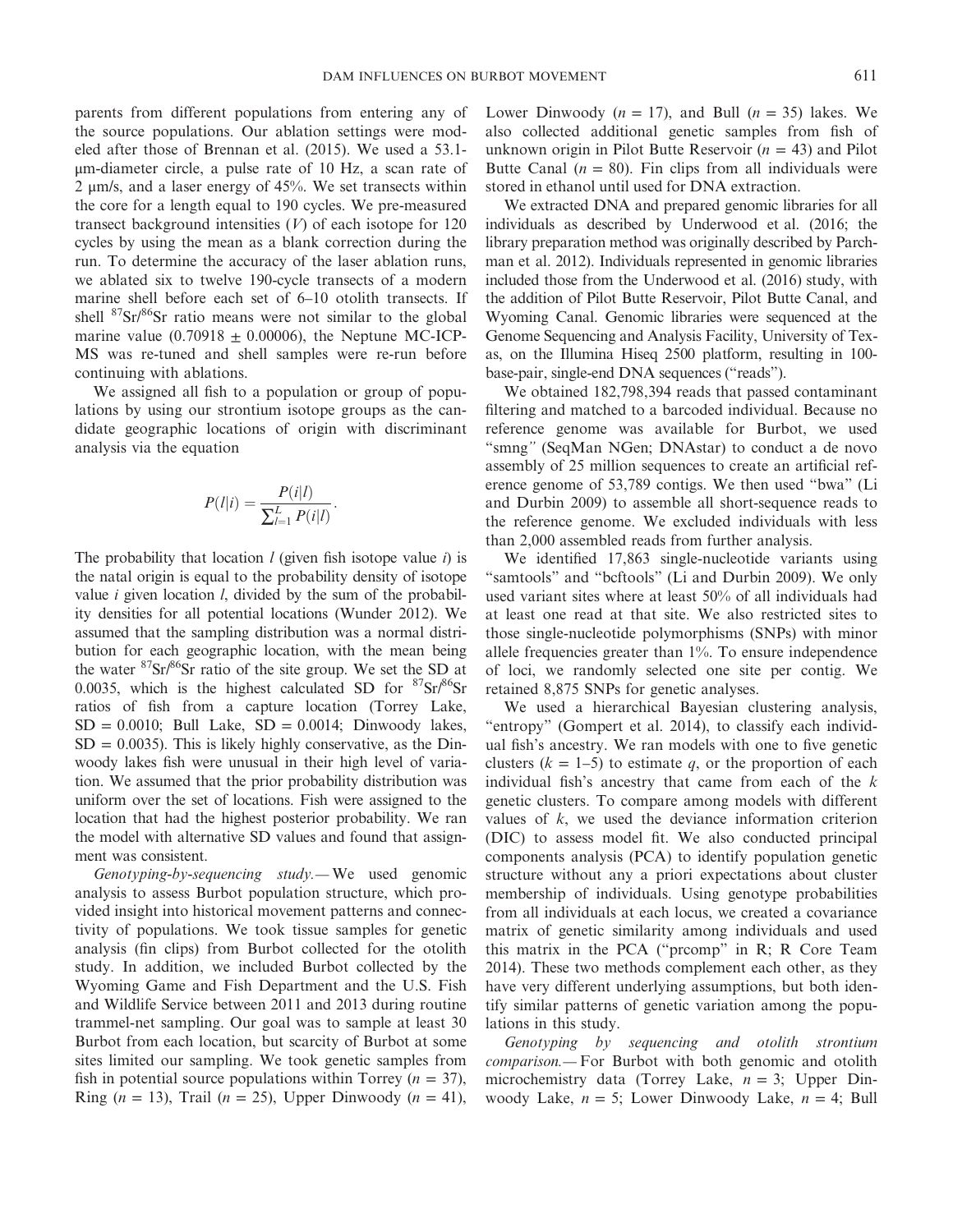Lake,  $n = 5$ ; Pilot Butte Reservoir,  $n = 12$ ; Pilot Butte Canal,  $n = 25$ ), we plotted the probability of assignment to distinguishable strontium groups against proportion of ancestry in each of four genetic clusters to visualize the relationship between an individual's collection site, natal origin, and genetic ancestry. We also calculated and compared our time and material and analysis costs for the three approaches (genotyping by sequencing, otolith strontium, and out-migration netting).

## **RESULTS**

## **Out-Migration Mark–Recapture Study**

In 2013, we captured a total of 29 Burbot, with two recaptures (Table 1). Both recaptures were at the same site

 $(A)$ 

2013

 $\frac{6}{1}$ 

as their original capture. In 2014, we captured 54 Burbot, with no recaptures. Burbot mean size was significantly larger ( $t = 11.96$ , df = 80.28,  $P < 0.001$ ) in 2013 (mean = 373.3 mm) than in 2014 (mean = 96.4 mm; Figure 2). In 2013, age-0 (<100-mm) Burbot made up 3.4% of our total catch compared to 87.0% in 2014.

The CPUE was higher in 2014 than in 2013 (Table 1; Figure 2); CPUE was positively correlated with flow  $(P = 0.04)$ , but not with temperature  $(P = 0.44)$ . For 2014 volume-standardized catch rates, there was no correlation with flow  $(P = 0.49)$  or temperature  $(P = 0.85)$  for all Burbot. However, for age-0 fish, there was a positive correlation with flow  $(P = 0.02)$  but not temperature  $(P = 0.52)$ .

There was no significant difference in mean flow between years  $(P = 0.39)$ , although the pattern of the

2014





 $0.6$ 

 $(B)$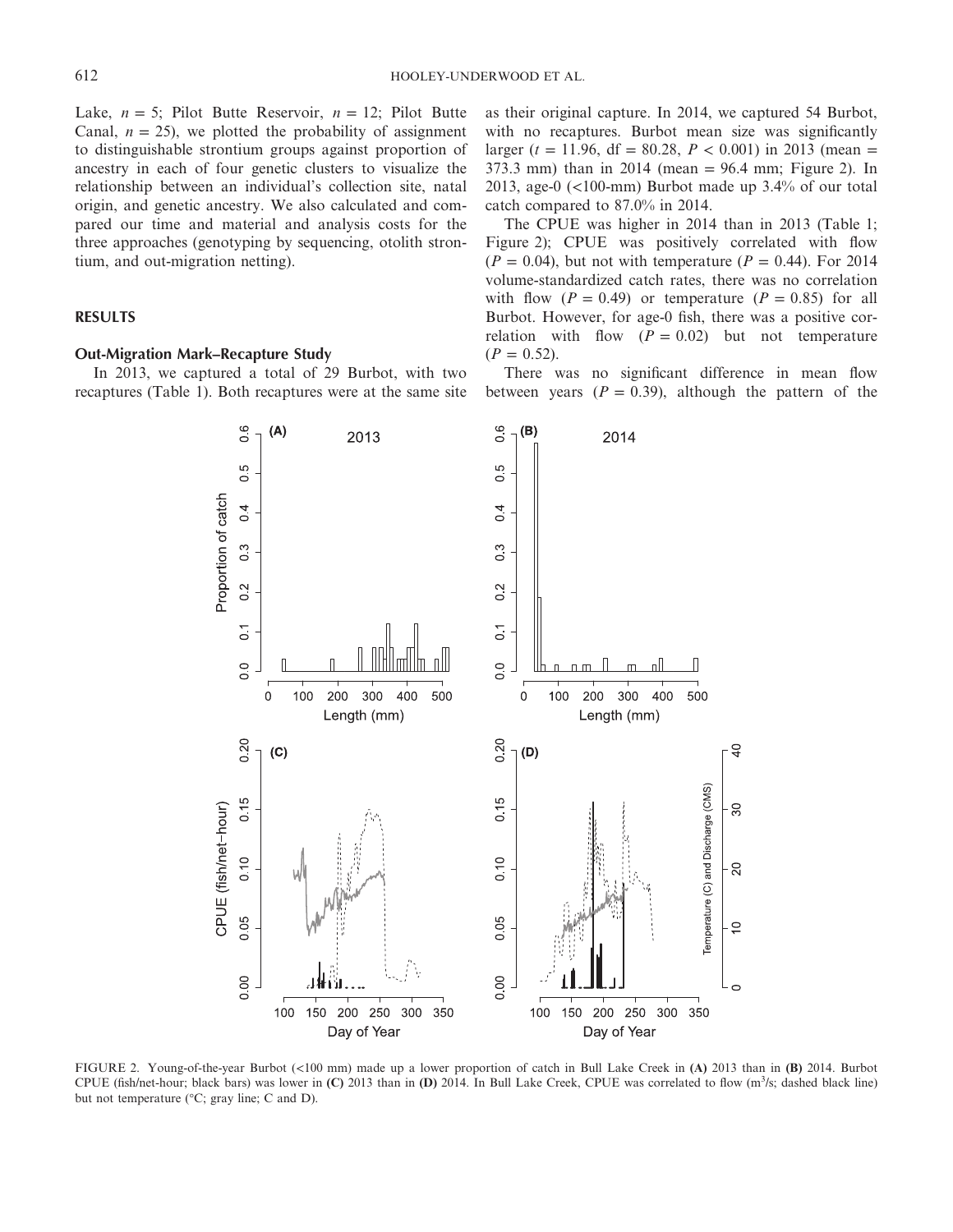hydrographs varied (Figure 2). The timing of temperature increases was similar in both years, but temperatures were significantly warmer in 2013 (mean temperature in  $2013 = 14.03$ °C; mean temperature in  $2014 = 12.92$ °C;  $P = 0.001$ .

#### **Otolith Strontium Study**

We analyzed 86 otoliths for natal region  $87\text{Sr}/86\text{Sr}$ ratios. Of the 17 source location otoliths, the five fish that were captured in Bull Lake were assigned to Bull Lake, while the remaining 12 fish (Dinwoody lakes and Torrey Lake fish) were assigned to the Torrey/Lower Dinwoody strontium isotope group (Figure 3). All of the unknownpopulation fish were either assigned to the Bull Lake strontium group or the Wind River strontium group. Fish sampled in Pilot Butte Canal and Pilot Butte Reservoir were largely assigned to the Wind River strontium group, which includes the irrigation waters, although two fish from Pilot Butte Canal were assigned to the Bull Lake strontium group. Wyoming Canal fish were mostly assigned to the Bull Lake strontium group  $(n = 14)$ , but four were assigned to the Wind River strontium group. Of the two Wind River fish, one was assigned to the Bull Lake strontium group, and the other was assigned to the Wind River strontium group.

#### **Genotyping-by-Sequencing Study**

We identified 8,875 SNPs from 266 individuals, which were used for all genetic analyses. For the retained SNPs, mean sequence coverage was 12.6 reads per locus per individual.

In the PCA, principal component 1 separated Torrey Lake Burbot from all other populations and explained 53.5% of the genetic variation among individuals (Figure 4). Principal component 2 distinguished among Dinwoody, Bull Lake, and Pilot Butte fish and explained 16.1% of the genetic variation among individuals. For the "entropy" genetic clustering model, the model for  $k = 1$ (one genetic cluster) had the strongest statistical support (DIC =  $7.0 \times 10^6$ ), but models for  $k = 2$  to  $k = 4$  were similarly well supported (2 clusters, DIC =  $8.8 \times 10^6$ ; 3 clusters, DIC =  $10.4 \times 10^6$ ; 4 clusters, DIC =  $11.4 \times 10^6$ ) and identified additional genetic divisions in the data that are useful for identifying genetic origins of individual fish (Figure 5). These fine-scale genetic subdivisions among Wind River Burbot populations were also supported by the PCA results (Figure 4), reinforcing our confidence that our estimates of ancestry at  $k = 4$  represent real genetic differentiation among populations. Estimates of *q* from the  $k = 4$  "entropy" model allowed us to distinguish genetically among potential source populations (Torrey, Dinwoody, and Bull lakes) and also to identify a genetically distinct irrigation population (Pilot Butte Reservoir and Pilot Butte Canal).

# **Genotyping by Sequencing and Otolith Strontium Comparison**

The majority of fish caught in the Wyoming Canal, along with two Pilot Butte Canal fish and one Wind River fish, had a high probability of Bull Lake genetic ancestry and natal origin, suggesting that they were migrants from Bull Lake (Figure 6A). Two Wyoming Canal fish and one Pilot Butte Canal fish had a high probability of Bull Lake ancestry but a low  $( $0.5$ ) probability of Bull Lake isotopic$ origin, suggesting that their ancestors were from Bull Lake, but the individuals we sampled were spawned



FIGURE 3. Otolith natal strontium isotope ratios (<sup>87</sup>Sr/<sup>86</sup>Sr) for individual Burbot collected at locations of unknown (filled circles) and known (open circles) natal origin plotted with measured strontium ratios of water samples from potential source waters, denoted as horizontal lines. Unknownnatal-origin collections from Pilot Butte Canal (pbc), Pilot Butte Reservoir (pbr), the Wyoming Canal (wc), and the Wind River (wr) clustered with Bull Lake or the Wind River group. Potential source population collections from Bull Lake (bl), Lower Dinwoody Lake (ld), Upper Dinwoody Lake (ud), and Torrey Lake (tol) clustered with Bull Lake or the Torrey/Lower Dinwoody group.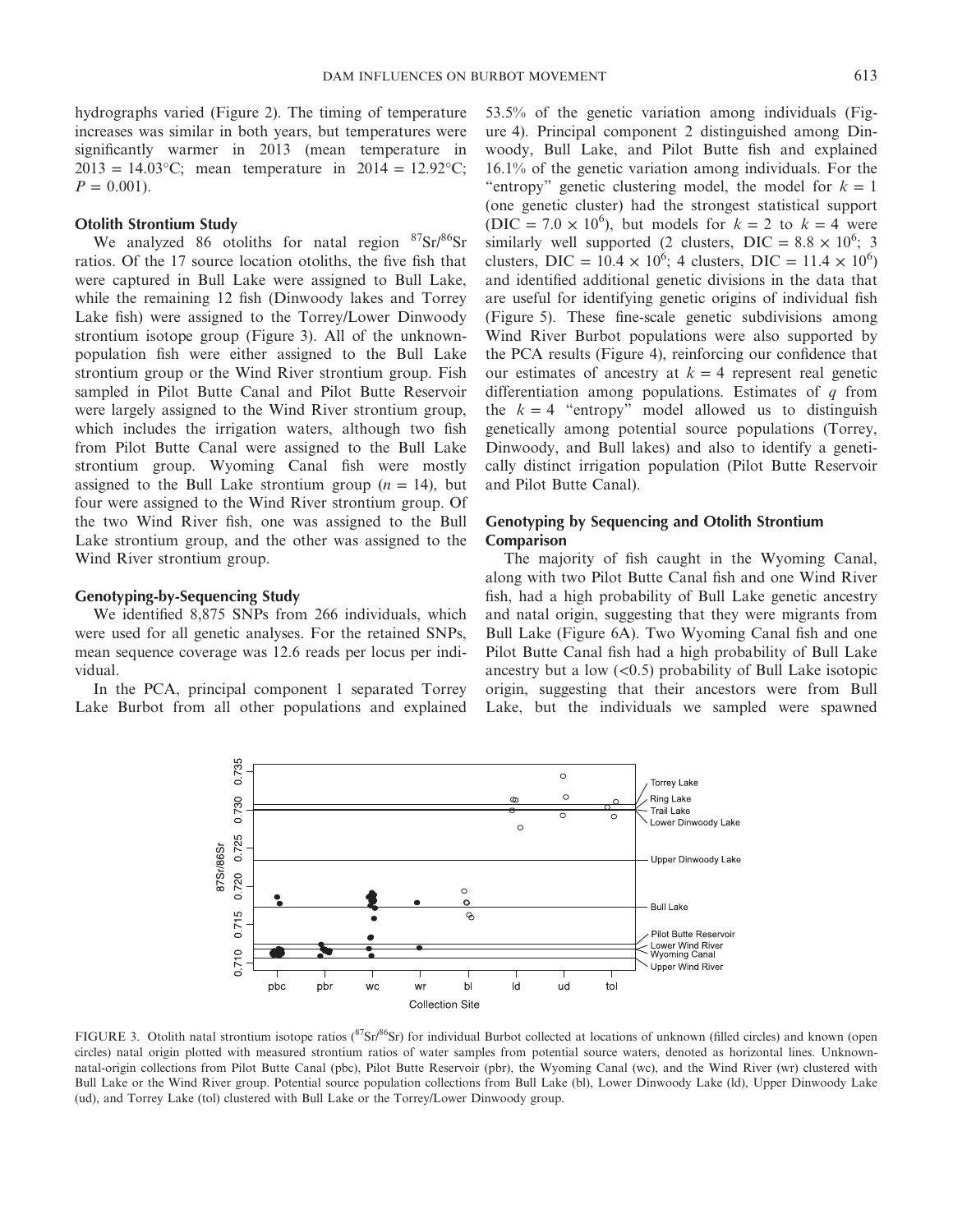

FIGURE 4. Genetic differentiation exists among Wind River Burbot populations, as shown by the first two principal components of genetic variation (PC1 and PC2; parenthetical percentages indicate amount of genetic variation explained by each axis) based on principal components analysis for the genetic covariance of individuals. Clusters of individuals from the natural populations (Bull Lake, Upper and Lower Dinwoody lakes, and the Torrey Creek lakes) are independent of each other, while individuals from Pilot Butte Reservoir (R.) and Pilot Butte Canal (C.) mostly make up a fourth cluster, suggesting isolation and reproduction within those waters. However, a number of individuals from Pilot Butte Reservoir and Pilot Butte Canal as well as the Wyoming (WY) Canal cluster with individuals from Bull Lake, indicating that some of the fish in the irrigation network originated from Bull Lake.

within the Wind River or the irrigation system. For Pilot Butte Reservoir and Pilot Butte Canal fish, the probability of isotopic origin was consistent with the Wind River, but the probability of ancestry was more variable, though distinct from other potential source populations (Figure 6B). Torrey and Dinwoody fish varied in their probabilities of genetic ancestry but were similar for isotopic origin (Figure 6C, D).

## **Multiple Method Feasibility**

The out-migration study was the most time consuming and expensive, as it required two employees to be in the field for 3–4 months in two different years and the nets were expensive (Table 2). Otolith and genetic analyses both took far less time, although otolith preparation and analysis took three times as long as the genetic analyses. Genetic analyses were also the cheapest but required the most specialized equipment and computational power and knowledge.

### **DISCUSSION**

Entrainment, or entrapment of fish within human-made water bodies, is a serious issue for fisheries management and conservation as rivers and streams are modified to facilitate human water use (Schrank and Rahel 2004; Unwin et al. 2005; Gale et al. 2008). When fish are discovered trapped in an inappropriate habitat like an irrigation canal, it is important to identify the source of these individuals to prevent future entrainment and to assess the effects on source populations due to the loss of these fish (Post et al. 2006; Carlson and Rahel 2007; Walters et al. 2012). However, as our current study demonstrates, the origin of entrained individuals may be unexpected, and multiple methods may be required to accurately assess movement of fish.

We found evidence of entrainment of Burbot from Bull Lake into the irrigation system, but the numbers of entrained individuals from that source were very low in the years studied. Instead, we found that most Pilot Butte Canal fish were genetically distinct from potential natural source populations. These individuals likely come from a self-sustaining population within Pilot Butte Reservoir, contradicting prior speculation that the irrigation populations were primarily sustained through entrainment. We do not know how common it is for self-sustaining populations to occur within an irrigation network. Fish establishment within an irrigation network has been previously documented (Woodford et al. 2013), but most previous studies on entrainment have concluded that irrigation networks are sink habitats where survival is very low and where reproduction is not possible (Roberts and Rahel 2008).

We did not find strong support for our hypothesized mechanism that high flow releases from Bull Lake Dam were leading to Burbot out-migration. In 2013, there was almost no age-0 Burbot out-migration, and most of the individuals caught were likely adult residents of Bull Lake Creek. In 2014, there was a greater age-0 out-migration that was positively correlated to flow, suggesting that in some years, high flow releases could lead to increased Burbot out-migration. Based on historical U.S. Geological Survey gauging station data, 2014 was a relatively average discharge year, but 2013 was lower than average. Historically, there have been years with short discharge peaks nearly double what we saw during our study, and it is possible that out-migration could be higher during such events. Loss of recruitment via dam discharge has been found to decrease reservoir fish populations in other studies and has been correlated to the discharge regime (Walburg 1971; Smith and Andersen 1984; Travnichek et al. 1993). However, these losses are often equally or more strongly dependent on reservoir level, with several studies finding higher out-migration rates when reservoirs are low (Smith and Andersen 1984; Keefer et al. 2011). Bull Lake was relatively full during both study years. Although we did not look at reservoir level in relation to out-migration, it is possible that more Burbot may be flushed from the lake during years with larger drawdowns.

The higher age-0 out-migration from Bull Lake in 2014 corresponded to higher entrainment in the Wyoming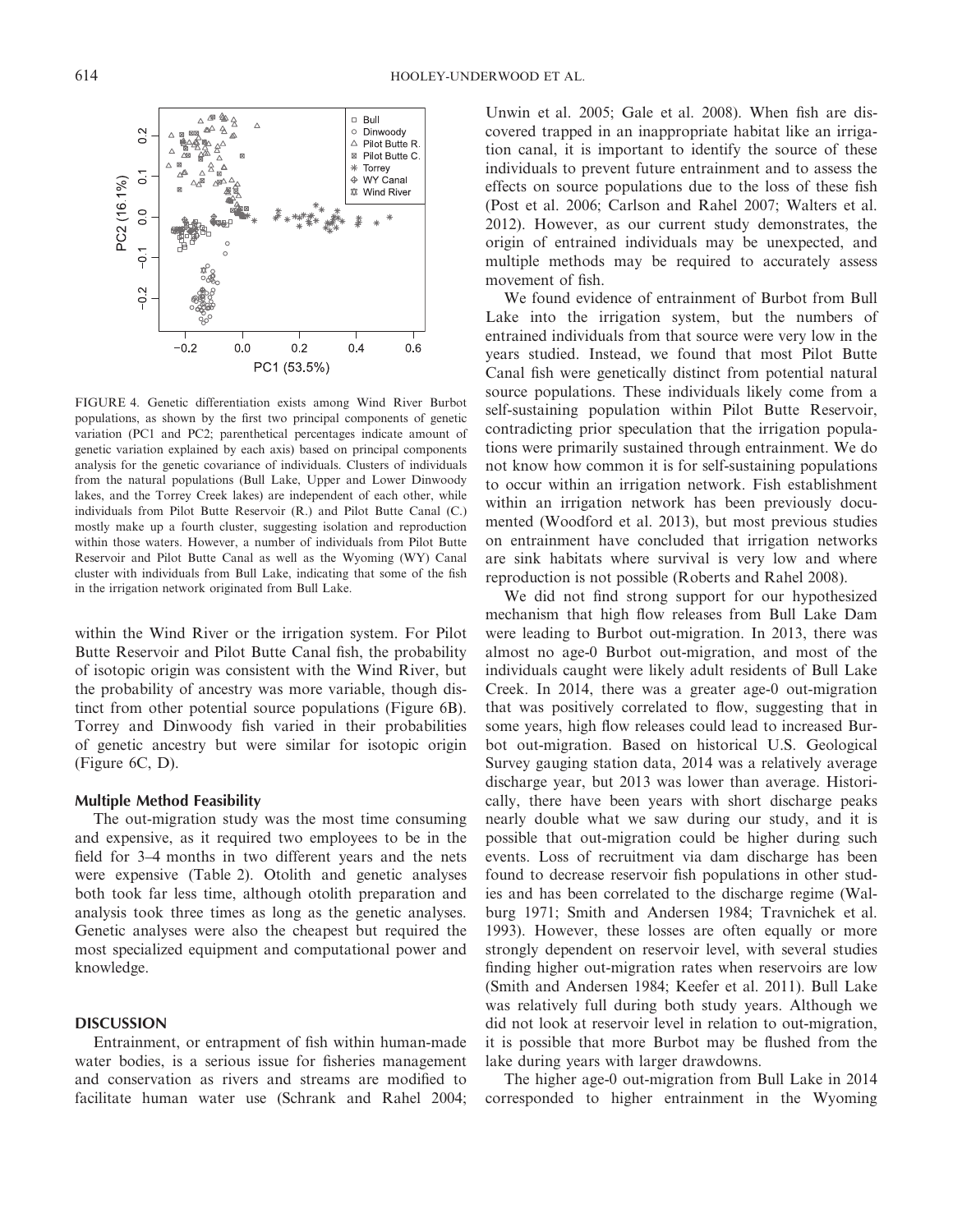

FIGURE 5. Genetic differentiation among Wind River Burbot populations is supported by the proportion of ancestry (*y-*axis) estimated by a Bayesian hierarchical model, "entropy," under models with  $k = 2, 3$ , or 4 genetic clusters. Proportion of ancestry (*q*) was estimated for each individual fish (*x-*axis; each individual's ancestry is given by a single vertical bar) sampled from Bull Lake (bl), Lower Dinwoody Lake (ld), Pilot Butte Reservoir (pbr), Pilot Butte Canal (pc), Ring Lake (rl), Torrey Lake (tol), Trail Lake (trl), Upper Dinwoody Lake (ud), the Wyoming Canal (wc), and the Wind River (wr). Four main groups are evident: Torrey Creek (rl, tol, and trl), Dinwoody (ld and ud), Bull Lake, and Pilot Butte (pbr and pc). Some individuals captured from Pilot Butte Reservoir, Pilot Butte Canal, Wyoming Canal, and the Wind River shared ancestry with Bull Lake Burbot, and fewer shared ancestry with the Dinwoody group.

Canal during 2014 (18 sampled) compared to 2013 (0 sampled). However, the low observed levels of out-migration from Bull Lake do not align with the high levels of entrainment in Pilot Butte Canal (e.g., >1,000 Burbot in October 2014; Underwood 2015) that were observed during both years of our study period, suggesting that Bull Lake was not the primary source of Burbot entrained in Pilot Butte Reservoir and Pilot Butte Canal.

This is further supported by the otolith  $87\text{Sr}/86\text{Sr}$  data. There was evidence of out-migration from Bull Lake, with 1 Wind River fish, 2 Pilot Butte Canal fish, and 14 Wyoming Canal fish having  ${}^{87}Sr/{}^{86}Sr$  ratios that matched Bull Lake, suggesting that they were born in Bull Lake. However, the majority of the Burbot collected from Pilot Butte Canal (35 fish) and all of the Burbot obtained from Pilot Butte Reservoir were assigned to the Wind River strontium group, which includes the irrigation waters. It is possible that these Burbot were entrained from the Wind River, but the most probable source is reproduction within the irrigation system. Reproduction of Burbot in Pilot Butte Reservoir could sustain the high densities of entrained Burbot in Pilot Butte Canal, and we documented the presence of larval Burbot in the reservoir during summer 2014 (Underwood 2015). It is highly unlikely that these larval Burbot came from another population because the feeder canal to the reservoir descends through a 280-m-long, steep concrete flume, and the turbulence and abrasion in the flume are likely fatal to delicate larval Burbot.

Reproduction in Pilot Butte Reservoir does not explain the presence of four Burbot in the Wyoming Canal with strontium ratios matching the Wind River group since there are no connections from Pilot Butte Reservoir to the Wyoming Canal. The most likely natal origin for these four Wyoming Canal Burbot is the main-stem Wind River. We did catch one Burbot in the Wind River with an  $87$ Sr/ $86$ Sr ratio matching the Wind River strontium group (Figure 3), suggesting that some Wind River recruitment may be occurring; however, our extensive sampling of the Wind River indicates that Burbot within the river are rare. We believe that this is true and not an artifact of sampling method, as we sampled the Wind River using habitat-targeted electrofishing, which was one of the most effective methods identified for capturing Burbot in a very similar river in the region (Klein et al. 2015).

We found support for genetic differentiation among upper Wind River basin Burbot populations. The most surprising result was that Pilot Butte Reservoir and Pilot Butte Canal were genetically distinct from natural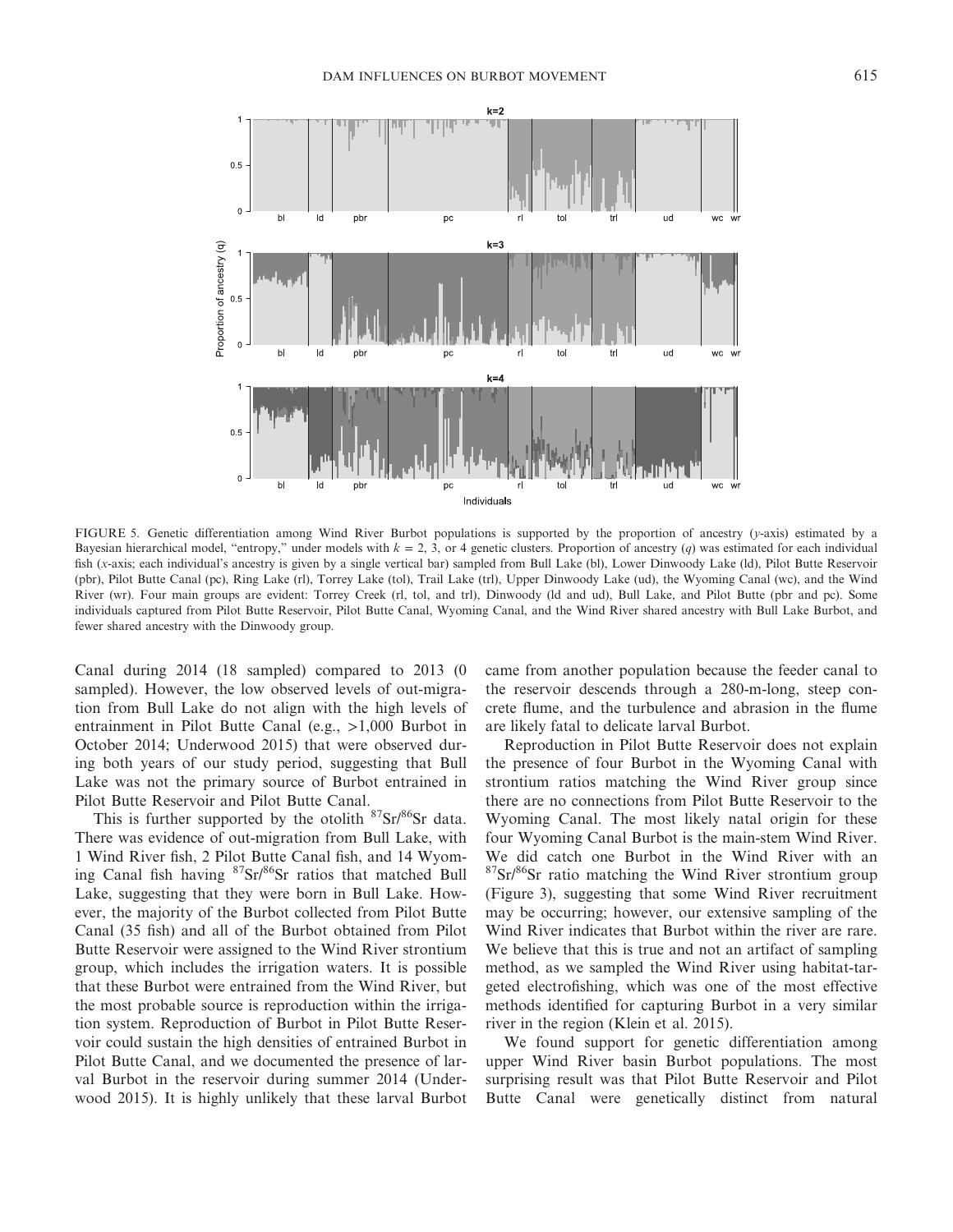

FIGURE 6. Origins of individual Burbot that were collected in waters (symbols) other than their ancestral populations are identified through the individual probability of assignment to distinguishable strontium groups (i.e., natal origin; Bull Lake, Wind River, and Torrey) plotted against each individual fish's proportion of ancestry in four distinct genetic clusters (Bull Lake, Pilot Butte, Dinwoody, and Torrey): **(A)** probability of assignment to Bull Lake natal origin versus proportion of ancestry in the Bull Lake cluster; **(B)** probability of assignment to Wind River natal origin versus proportion of ancestry in the Pilot Butte cluster; **(C)** probability of assignment to Torrey natal origin versus proportion of ancestry in the Dinwoody cluster; and **(D)** probability of assignment to Torrey natal origin versus proportion of ancestry in the Torrey cluster. Some movement between the Bull Lake (A) and Wind River waters (B) occurs, while little to no movement into or out of the Dinwoody (C) and Torrey (D) lakes is evident.

TABLE 2. A comparison of the inputs required for the three methods used in our study. Time is based on total hours worked by researchers and employees and does not include wait times for computer processing, thermocycling, etc. The salary total is based on researcher/employee salaries (technician: US\$11 per hour; master's student: \$8 per hour; doctoral student/consultant: \$18 per hour). The total material/analysis costs include all consumable and project-specific materials. The per-sample analysis costs refer only to the per-sample fee charged by the laser ablation and sequencing facilities. The special materials/requirements refer to nonconsumable items that were not included in the cost estimate.

| Method                                     | Time<br>input $(h)$ | Salary<br>total $(\$)$ | Total<br>material/analysis<br>costs() | Per-sample<br>analysis cost                                           | Special materials/requirements                                                                              |
|--------------------------------------------|---------------------|------------------------|---------------------------------------|-----------------------------------------------------------------------|-------------------------------------------------------------------------------------------------------------|
| Out-migration netting<br>Otolith strontium | >1,500<br><300      | 13,300<br>2,100        | 13,000<br>9,800                       | \$100                                                                 | Field housing, large vehicle<br>Travel and lodging for<br>ablation/mass spectrometry                        |
| Genotyping by<br>sequencing                | <100                | 1.200                  | 2,300                                 | $\sim$ \$5 (varies with number<br>of samples and desired<br>coverage) | Access to molecular<br>laboratory, high-performance<br>computing resources, and<br>bioinformatics expertise |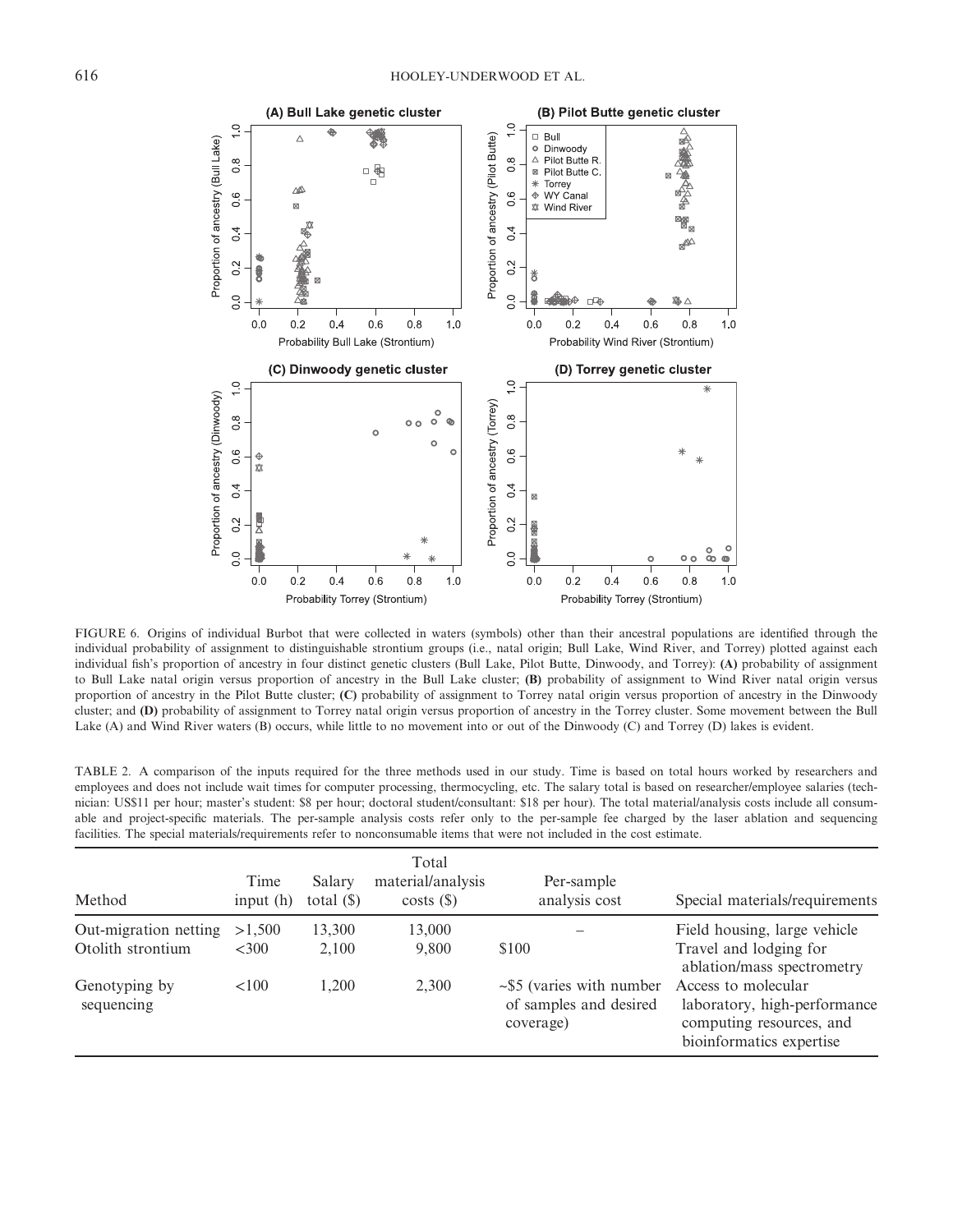populations on tributaries of the Wind River. Pilot Butte Reservoir has been in existence since 1926, so it was likely colonized by entrained Burbot from the Wind River or a tributary after construction. In Pilot Butte Reservoir, early entrainment likely established a founder population, which might have become genetically differentiated due to natural selection in a new habitat (Pearse et al. 2009) or genetic drift (Cross and King 1983). Subsequent reproduction within the irrigation population may then have diluted the effects of gene flow from newly entrained individuals from the Wind River or tributary populations. There is evidence of some ongoing entrainment from Bull Lake into Pilot Butte Canal, and the variability in genetic ancestry of Pilot Butte Reservoir and Pilot Butte Canal fish may reflect this.

#### **Multiple Approaches**

Combining approaches can be a powerful tool for understanding the movement patterns and management needs of fish. Several studies have combined genetics and otolith microchemistry (Bradbury et al. 2008; Barnett-Johnson et al. 2010; Collins et al. 2013) or genetics and PIT tagging (Hecht et al. 2013; Kanno et al. 2014), but we believe that this study is one of the first to combine all three approaches. We found that using three methods that addressed different time scales allowed us to obtain a more complete view of movement dynamics than any method alone. Indeed, if we had omitted any of the three methods of studying movement, we would have been misled about the dynamics of Burbot movement and entrainment in the Wind River and adjacent tributaries and irrigation systems.

Previous studies using otolith strontium isotope ratios to identify natal origins of migratory fish have generally been able to accurately identify the origins of fish when all potential natal populations are known (Kennedy et al. 2000; Hobbs et al. 2005; Barnett-Johnson et al. 2008). In our otolith strontium study, however, we did not hypothesize that Pilot Butte Reservoir itself could be a source population, and while were able to determine that entrained fish in Pilot Butte Canal were not primarily from Bull Lake or another tributary lake, our otolith strontium results did not identify the source or offer insight into historic trends. The inclusion of the genotyping-by-sequencing data suggested that the unknown source was reproduction within Pilot Butte Reservoir and that this had been occurring long enough to lead to genetic differentiation from potential source populations. The Bull Lake out-migration study—in conjunction with fish caught in Wyoming Canal that had a Bull Lake strontium signature—demonstrated that out-migration from Bull Lake could be a source of age-0 Burbot during high-flow events in some years.

In general, the strontium and genetics components of our study showed similar results, but for some fish, there was a mismatch between strontium and genetic population assignment, as demonstrated by individuals that fell in the upper-left or lower-right quadrant of panels in Figure 6. In some cases, this was likely a result of lack of differentiation between groups for some sources. For example, fish from the Dinwoody Creek and Torrey Creek drainages could not be distinguished based on strontium but could be distinguished based on genetics. In other cases, it reflected movement of parents or recent ancestors of the sampled individuals. For example, the Wind River fish with a strontium signature matching the Wind River water was genetically most similar to the Dinwoody Creek population, suggesting that this individual was born in the Wind River but its ancestors out-migrated from the Dinwoody Creek drainage.

Combining netting, otolith microchemistry, and genetic methods may not always be appropriate for the question being asked and may not always be feasible financially or temporally (Table 2). Our field sampling was the most expensive component of our study, thus contradicting a common assumption that fieldwork is cheaper than specialized laboratory analyses, and reflects the undervaluation of our time. Alternatively, material requirements for the out-migration netting and otolith strontium study were relatively easy to meet, but we would not have been able to use the genotyping-by-sequencing approach if we had not partnered with a laboratory that had the materials, computing power, and analytical knowledge required to use this type of data. If these sorts of facilities and expertise are available, genotyping-by-sequencing methods may be the cheapest, least time-consuming methods to obtain the most complete picture of population connectivity. However, they may provide little insight if populationlevel genetic structuring is limited or if movements have not been occurring long enough to produce genetic changes.

#### **Implications and Conclusions**

Our results challenge conventional assumptions about sources of entrained fish in irrigation systems, given that fish from natural populations in tributary lakes are not the current source of Burbot entrained in Pilot Butte Canal. In fact, the construction of the irrigation network and Pilot Butte Reservoir created a novel habitat that entrained individuals were able to colonize. This contrasts with the historical view of irrigation networks as a sink habitat (Roberts and Rahel 2008) and suggests a more complicated relationship between fish entrainment in irrigation waters and fisheries management. Because Pilot Butte Reservoir is an entirely artificial habitat, the entrainment of fish from the reservoir into the canal is less of a management concern than if the entrained fish were coming from a natural population in one of the tributaries. The large numbers of Burbot entrained in Pilot Butte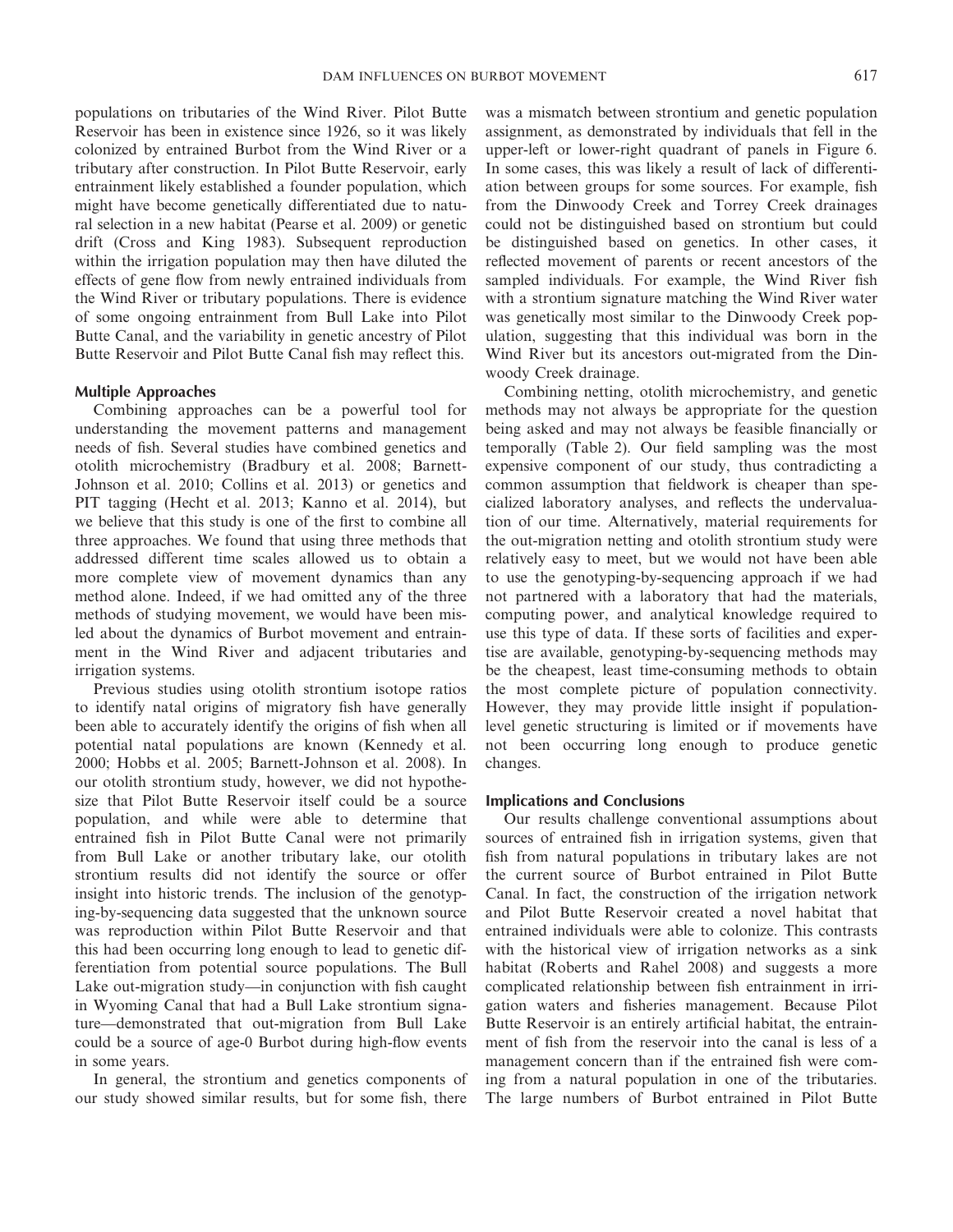Canal do not represent a substantial demographic threat to the natural populations.

However, entrainment of Burbot from natural populations via the Wind River Diversion Dam is still an issue that may require further assessment. We documented the entrainment of Bull Lake fish into the Wyoming Canal in 2014, suggesting that at least in some years, entrainment into irrigation waters could be a concern. In addition, we found high densities of numerous other species (e.g., Salmonidae and Catostomidae) entrained in both the Wyoming and Pilot Butte canals. Future research might want to focus more on the Wyoming Canal and monitor yearly variation in entrainment rates and potential populationlevel effects of this entrainment.

Our results also provide insight into another management challenge: where to place salvaged Burbot. In the past, Burbot salvaged from Pilot Butte Canal were placed in Boysen Reservoir or Ocean Lake; however, Underwood et al. (2016) found that Burbot from those waters were genetically distinct from Burbot in the irrigation system and waters above the Wind River Diversion Dam. In the future, Burbot salvaged from Pilot Butte Canal could be returned to Pilot Butte Reservoir, as Burbot are classified as at-risk in the region, so conserving all populations is a priority. Reservoir managers could also potentially reduce entrainment to the canal and eliminate the need for salvages by altering the outlet of the reservoir.

Our results also provide insight into methodological challenges of quantifying fish movement. We were better able to explain the effects of dams and water diversion on Burbot movement by incorporating multiple methods that addressed entrainment sources and mechanisms, fish movement, and alterations to natural population connectivity. Other studies may also benefit from a multiplemethod approach when questions relate to both historic and current movement. Combining strontium and genetic approaches appears to be particularly promising, as the methods may be able to distinguish different groups, and mismatches between genetic identity and strontium source can help to identify recent migration. The more thorough and mechanistic understanding of fish movement patterns and the effects of dams and diversions achieved through our approach will enable resource managers to make more effective conservation plans to mitigate the effects of water development in the Wind River.

## **ACKNOWLEDGMENTS**

We thank the Northern Arapaho and Eastern Shoshone Tribes for allowing us to conduct research on the Wind River Indian Reservation. Mike Mazur collected fish for genetics and helped with sampling. Sean Lewandoski also collected a number of Burbot for us. Diego Fernandez provided equipment and assistance with the strontium isotopic analysis. Alex Buerkle helped with the genetic analyses and provided computing and laboratory resources. Nick Ryzska-Filipeck, Travis March, Joe Acott, Carlin Girard, Ronna and Dave Underwood, Mary Kathryn Hooley-Underwood, Mark Smith, Bailey Russel, Sarah Walker, Justin Clapp, Lindsy Ciepiela, Jarrod Yelton, Jake Foos, Amy McMahon, Eric Gardunio, and Gordon Gardunio provided invaluable field, laboratory, and academic assistance. Funding was provided by the Wyoming Game and Fish Department. Fish handling protocols were approved by the University of Wyoming's Institutional Animal Care and Use Committee (Number A-3216-01). Research was conducted under a Wyoming Game and Fish Department Chapter 33 permit (Number 901). Use of trade, product, or firm names does not imply endorsement by the U.S. Government. There is no conflict of interest declared in this article.

#### **REFERENCES**

- Abrahamse, M. S. 2008. Abundance and structure of Burbot *Lota lota* populations in lakes and reservoirs of the Wind River drainage, Wyoming. Master's thesis. University of Wyoming, Laramie.
- Albanese, B., P. L. Angermeier, and S. Dorai-Raj. 2004. Ecological correlates of fish movement in a network of Virginia streams. Canadian Journal of Fisheries and Aquatic Sciences 61:857–869.
- Barnett-Johnson, R., T. E. Pearson, F. C. Ramos, C. B. Grimes, and R. B. MacFarlane. 2008. Tracking natal origins of salmon using isotopes, otoliths, and landscape geology. Limnology and Oceanography 53:1633–1642.
- Barnett-Johnson, R., D. J. Teel, and E. Casillas. 2010. Genetic and otolith isotopic markers identify salmon populations in the Columbia River at broad and fine geographic scales. Environmental Biology of Fishes 89:533–546.
- Bath, G. E., S. R. Thorrold, C. M. Jones, S. E. Campana, J. W. McLaren, and J. W. H. Lam. 2000. Strontium and barium uptake in aragonitic otoliths of marine fish. Geochimica et Cosmochimica Acta 64:1705–1714.
- Bergersen, E. P., M. F. Cook, and R. J. Baldes. 1993. Winter movements of Burbot (*Lota lota*) during an extreme drawdown in Bull Lake, Wyoming, USA. Ecology of Freshwater Fish 2:141–145.
- Bergstedt, L., and E. P. Bergersen. 1992. Impacts of water management on the fishery resources of the Wind River on the Wind River Indian Reservation. Cooperative Fish and Wildlife Research Unit, Colorado State University, Annual Report, Fort Collins.
- Bradbury, I. R., S. E. Campana, and P. Bentzen. 2008. Estimating contemporary early life-history dispersal in an estuarine fish: integrating molecular and otolith elemental approaches. Molecular Ecology 17:1438–1450.
- Breeser, S. W., F. D. Stearns, M. W. Smith, R. L. West, and J. B. Reynolds. 1988. Observations of movements and habitat preferences of Burbot in an Alaskan glacial river system. Transactions of the American Fisheries Society 117:506–509.
- Brennan, S. R., C. E. Torgersen, J. P. Hollenbeck, D. P. Fernandez, C. K. Jensen, and D. E. Schindler. 2016. Dendritic network models: improving isoscapes and quantifying influence of landscape and instream processes on strontium isotopes in rivers. Geophysical Research Letters 43:5043–5051.
- Brennan, S. R., C. E. Zimmerman, D. P. Fernandez, T. E. Carling, M. V. McPhee, and M. J. Wooller. 2015. Strontium isotopes delineate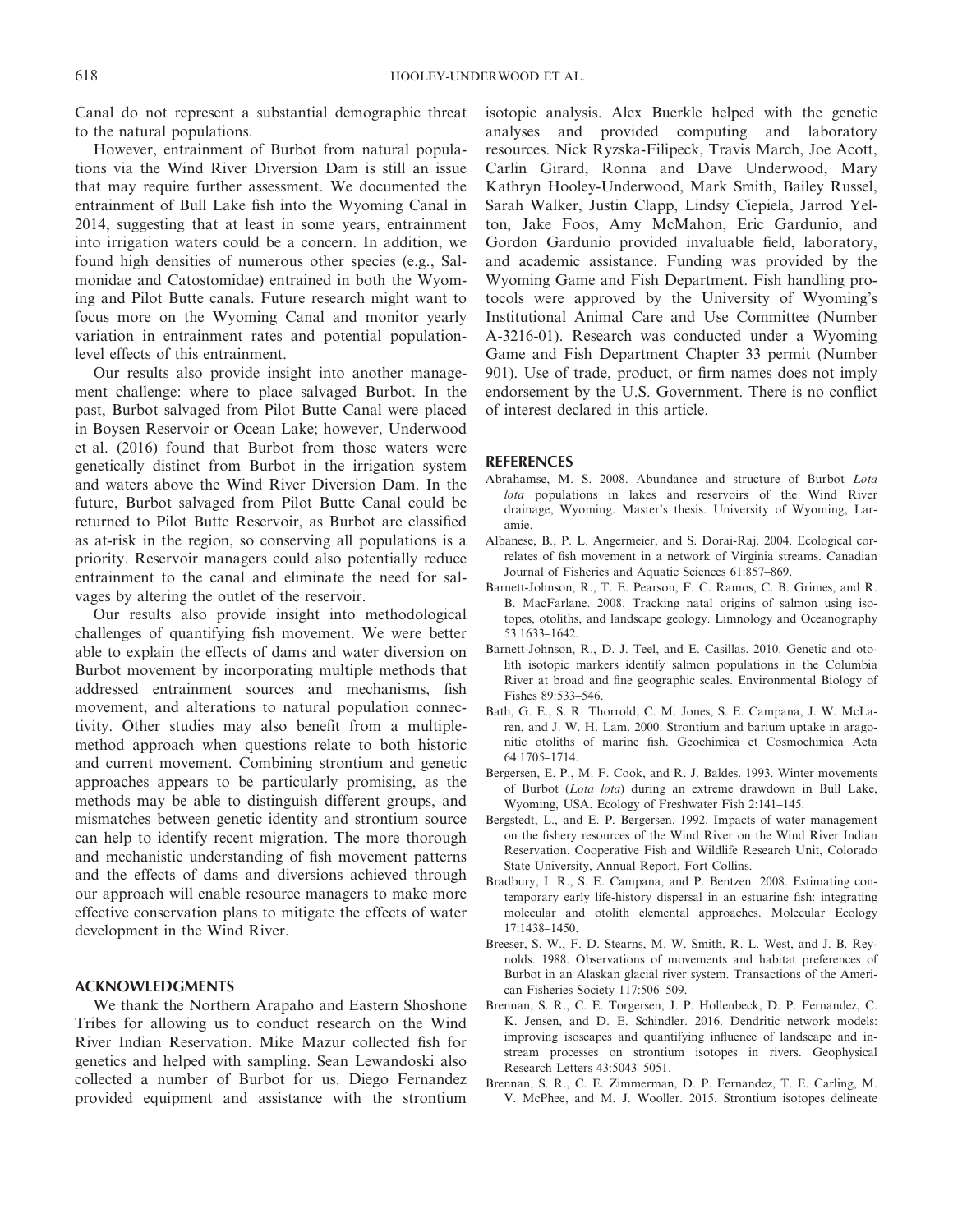fine-scale natal origins and migration histories of Pacific salmon. Science Advances 1:e1400124.

- Carlson, A. J., and F. J. Rahel. 2007. A basinwide perspective on entrainment of fish in irrigation canals. Transactions of the American Fisheries Society 136:1335–1343.
- Collins, S. M., N. Bickford, P. B. McIntyre, A. Coulon, A. J. Ulseth, D. C. Taphorn, and A. S. Flecker. 2013. Population structure of a neotropical migratory fish: contrasting perspectives from genetics and otolith microchemistry. Transactions of the American Fisheries Society 142:1192–1201.
- Cross, T. F., and J. King. 1983. Genetic effects of hatchery rearing in Atlantic Salmon. Aquaculture 33:33–40.
- Dunham, J. B., and B. E. Rieman. 1999. Metapopulation structure of Bull Trout: influences of physical, biotic, and geometrical landscape characteristics. Ecological Applications 9:642–655.
- Dunnigan, J. L., and L. S. Cameron. 2008. Home range and movement patterns of Burbot in Koocanusa Reservoir, Montana. Pages 43–54 *in* V. L. Paragamian and D. H. Bennett, editors. Burbot: biology, management, and culture. American Fisheries Society, Symposium 59, Bethesda, Maryland.
- Dynesius, M., and C. Nilsson. 1994. Fragmentation and flow regulation of river systems in the northern third of the world. Science 266:753– 762.
- Fausch, K. D., C. E. Torgersen, C. V. Baxter, and H. W. Li. 2002. Landscapes to riverscapes: bridging the gap between research and conservation of stream fishes. BioScience 52:483–498.
- Ficke, A. D., and C. A. Myrick. 2009. A method for monitoring movements of small fishes in urban streams. North American Journal of Fisheries Management 29:1444–1453.
- Fontaine, P. M., J. J. Dodson, L. Bernatchez, and A. Slettan. 1997. A genetic test of metapopulation structure in Atlantic Salmon (*Salmo salar*) using microsatellites. Canadian Journal of Fisheries and Aquatic Sciences 54:2434–2442.
- Gale, S. B., A. V. Zale, and C. G. Clancy. 2008. Effectiveness of fish screens to prevent entrainment of Westslope Cutthroat Trout into irrigation canals. North American Journal of Fisheries Management 28:1541–1553.
- Gardunio, E. I. 2014. Jumping and swimming performance of Burbot and White Suckers: implications for barrier design. Master's thesis. Colorado State University, Fort Collins.
- Gompert, Z., L. K. Lucas, C. A. Buerkle, M. L. Forister, J. A. Fordyce, and C. C. Nice. 2014. Admixture and the organization of genetic diversity in a butterfly species complex revealed through common and rare genetic variants. Molecular Ecology 23:4555–4573.
- Grimaldo, L. F., T. Sommer, N. Van Ark, G. Jones, E. Holland, P. B. Moyle, B. Herbold, and P. Smith. 2009. Factors affecting fish entrainment into massive water diversions in a tidal freshwater estuary: can fish losses be managed? North American Journal of Fisheries Management 29:1253–1270.
- Hecht, B. C., N. R. Campbell, D. E. Holecek, and S. R. Narum. 2013. Genome-wide association reveals genetic basis for the propensity to migrate in wild populations of rainbow and steelhead trout. Molecular Ecology 22:3061–3076.
- Hobbs, J. A., Q. Yin, J. Burton, and W. A. Bennett. 2005. Retrospective determination of natal habitats for an estuarine fish with otolith strontium isotope ratios. Marine and Freshwater Research 56:655– 660.
- Hubert, W., D. Dufek, J. Deromedi, K. Johnson, S. Roth, and D. Skates. 2008. Burbot in the Wind River drainage of Wyoming: knowledge of stocks and management issues. Pages 187–200 *in* V. L. Paragamian and D. H. Bennett, editors. Burbot: biology, management, and culture. American Fisheries Society, Symposium 59, Bethesda, Maryland.
- Kanno, Y., B. H. Letcher, J. A. Coombs, K. H. Nislow, and A. R. Whiteley. 2014. Linking movement and reproductive history of Brook Trout to assess habitat connectivity in a heterogeneous stream network. Freshwater Biology 59:142–154.
- Kareiva, P., M. Marvier, and M. McClure. 2000. Recovery and management options for spring/summer Chinook Salmon in the Columbia River basin. Science 290:977–979.
- Keefer, M. L., G. A. Taylor, D. F. Garletts, C. K. Helms, G. A. Gauthier, T. M. Pierce, and C. C. Caudill. 2011. Reservoir entrapment and dam passage mortality of juvenile Chinook Salmon in the Middle Fork Willamette River. Ecology of Freshwater Fish 21:222–234.
- Kennedy, B. P., C. L. Folt, J. D. Blum, and K. H. Nislow. 2000. Using natural strontium isotopic signatures as fish markers: methodology and application. Canadian Journal of Fisheries and Aquatic Sciences 57:2280–2292.
- Kennedy, B. P., A. Klaue, J. D. Blum, C. L. Folt, and K. H. Nislow. 2002. Reconstructing the lives of fish using Sr isotopes in otoliths. Canadian Journal of Fisheries and Aquatic Sciences 59:925–929.
- King, A. J., and J. P. O'Connor. 2007. Native fish entrapment in irrigation systems: a step towards understanding the significance of the problem. Ecological Management and Restoration 8:32–37.
- Klein, Z. B., M. C. Quist, D. T. Rhea, and A. C. Senecal. 2015. Sampling techniques for Burbot in a western non-wadeable river. Fisheries Management and Ecology 22:213–223.
- Li, H., and R. Durbin. 2009. Fast and accurate short read alignment with Burrows-Wheeler transform. Bioinformatics 25:1754–1760.
- Lucas, M., and E. Baras. 2008. Migration of freshwater fishes. Blackwell Science Ltd., Oxford, UK.
- Lucas, M., and E. Batley. 1996. Seasonal movements and behaviour of adult Barbel *Barbus barbus*, a riverine cyprinid fish: implications for river management. Journal of Applied Ecology 33:1345–1358.
- Nerass, L. P., and P. Spruell. 2001. Fragmentation of riverine systems: the genetic effects of dams on Bull Trout (*Salvelinus confluentus*) in the Clark Fork River system. Molecular Ecology 10:1153–1164.
- Paragamian, V. L., R. Hardy, and B. Gunderman. 2005. Effects of regulated discharge on Burbot migration. Journal of Fish Biology 66:1199–1213.
- Parchman, T. L., Z. Gompert, J. Mudge, F. D. Schilkey, C. W. Benkman, and C. Buerkle. 2012. Genome-wide association genetics of an adaptive trait in lodgepole pine. Molecular Ecology 21:2991–3005.
- Pearse, D. E., S. A. Hayes, M. H. Bond, C. V. Hanson, E. C. Anderson, R. B. Macfarlane, and J. C. Garza. 2009. Over the falls? Rapid evolution of ecotypic differentiation in steelhead/Rainbow Trout (*Oncorhynchus mykiss*). Journal of Heredity 100:515–525.
- Pelicice, F. M., P. S. Pompeu, and A. A. Agostinho. 2015. Large reservoirs as ecological barriers to downstream movements of neotropical migratory fish. Fish and Fisheries 16:697–715.
- Poff, N. L., and J. K. Zimmerman. 2010. Ecological responses to altered flow regimes: a literature review to inform the science and management of environmental flows. Freshwater Biology 55:194–205.
- Post, J. R., B. T. Van Poorten, T. Rhodes, P. Askey, and A. Paul. 2006. Fish entrainment into irrigation canals: an analytical approach and application to the Bow River, Alberta, Canada. North American Journal of Fisheries Management 26:875–887.
- R Core Team. 2014. R: a language and environment for statistical computing. R Foundation for Statistical Computing, Vienna. Available: [http://www.R-project.org/.](http://www.R-project.org/) (April 2018).
- Reynolds, L. F. 1983. Migration patterns of five fish species in the Murray–Darling River system. Australian Journal of Marine and Freshwater Research 34:857–871.
- Roberts, J. J., and F. J. Rahel. 2008. Irrigation canals as sink habitat for trout and other fishes in a Wyoming drainage. Transactions of the American Fisheries Society 137:951–961.